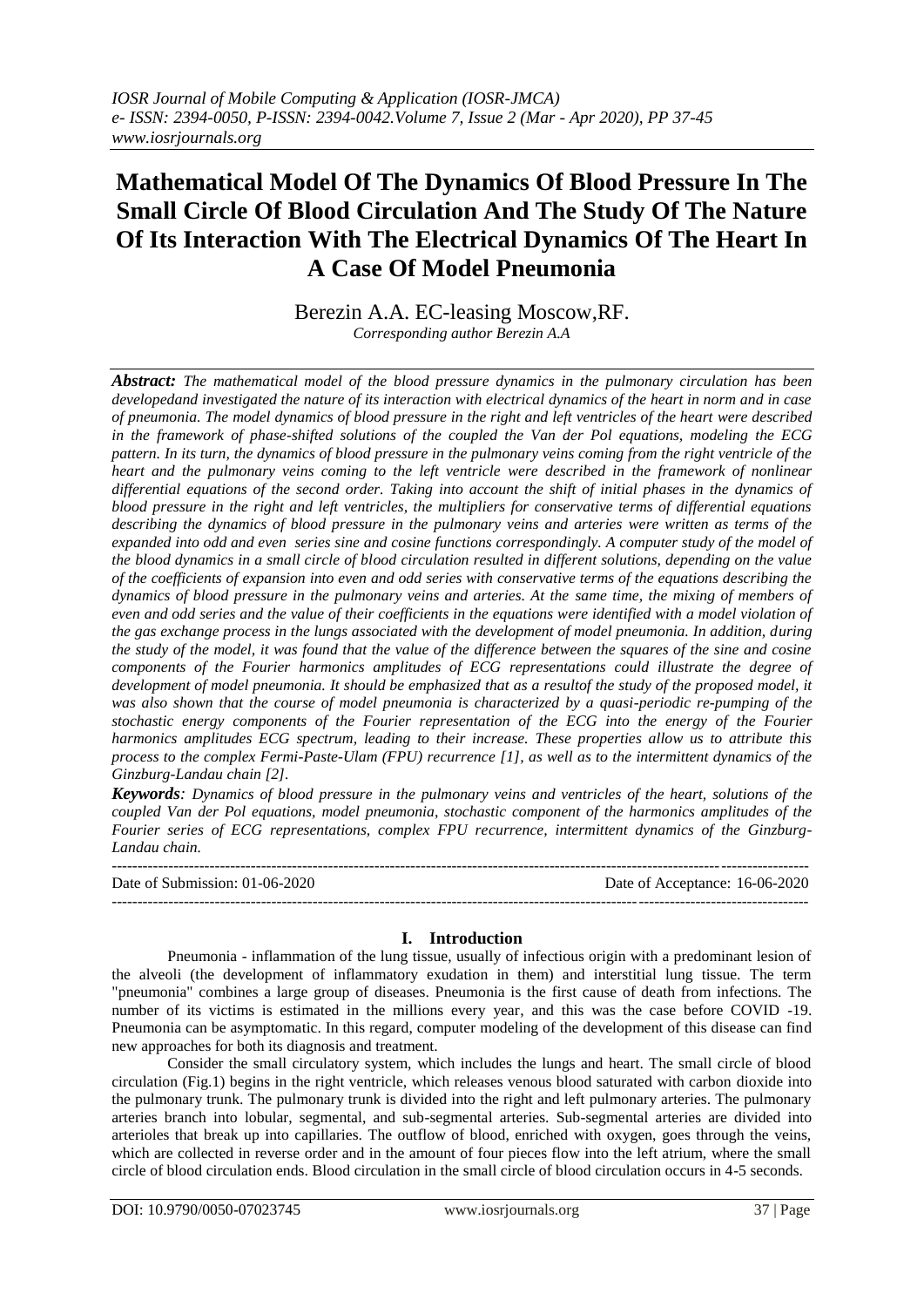## **HYPOTHESIS**

Accounting the fact that the cycle of the small circle of blood circulation in a normal state is 4 -5 seconds (0.2-0.25 Hz), the period of heart contraction is about 1 second (1 Hz), while the initial times of ventricular contractions are shifted in phase relative to each other by about 0.1-0.2 seconds, pneumonia, causing inflammation of the alveoli, will lead to an increased respiratory rate and a decrease the time period between the initial phases of ventricular contraction. In this case, there is a narrowing of the width of the contraction impulse, which in the simplest case is similar to the pattern of an electrocardiogram (ECG) without stochastic components. In this regard, the specified dynamics of narrowing the width of the ventricular contraction pattern in pneumonia can be described in the framework of the difference between the squaresof sine and cosine forms of the Fourier representation of the ECG. At the same time, the value of this difference in the low frequency range of  $0 - 6$  Hz will be less, the greater the development of pneumonia due to the re-pumping of the energy of stochastic components of the sinusoidal and cosine Fourier representations of ECG into the energy of the Fourier harmonics, increasing their amplitude. However, it should be emphasized that this process is quasiperiodic in nature, and therefore it could be attributed to the fundamental processes – the complex Fermi-Paste-Ulam recurrence<sup>[1]</sup> and the intermittent dynamics of the Ginzburg-Landau chain [2].

# **Capillaries Pulmonary vein Pulmonary artery Small circle** Aorta and its branches Veins cava **Left atrium** Left ventricle **Right atrium Right ventricle Arteries** Veins Rich in oxygen-**Big** circle **Oxygen** poor **Rich CO<sub>2</sub>** Poor CO<sub>2</sub> The capillary bed of all body tissues in which gas exchange occurs

#### **MATHEMATICAL MODEL**

**Fig. 1.** Dynamics of blood in the small circulatory circle

When modeling the dynamics of venous and arterial blood flows in the small circulatory circle, it is necessary to simulate not the electrical activity of the heart, but the nature of the dynamics of blood pressure in the right and left ventricles, which is shifted in the initial phase of the contraction time relative to each other. In this regard, it was necessary to modify the model of electrical activity of the heart in the form of the FPU auto recurrence [1] to describe the dynamics of pressure in both ventricles. For this purpose, the coefficients in the coupled Van der Pol equations were changed and as a result, a model of the dynamics of blood pressure in the right and left ventricles was obtained. It turned out that the pressure patterns are identical to ECG patterns, but their initial phases are shifted by 0.1-0.2 seconds relative to each other. The dynamics of blood pressure in the pulmonary veins and arteries was described in the framework of nonlinear differential equations of the second order. Taking into account the shift of the initial phases in the dynamics of blood pressure in the right and left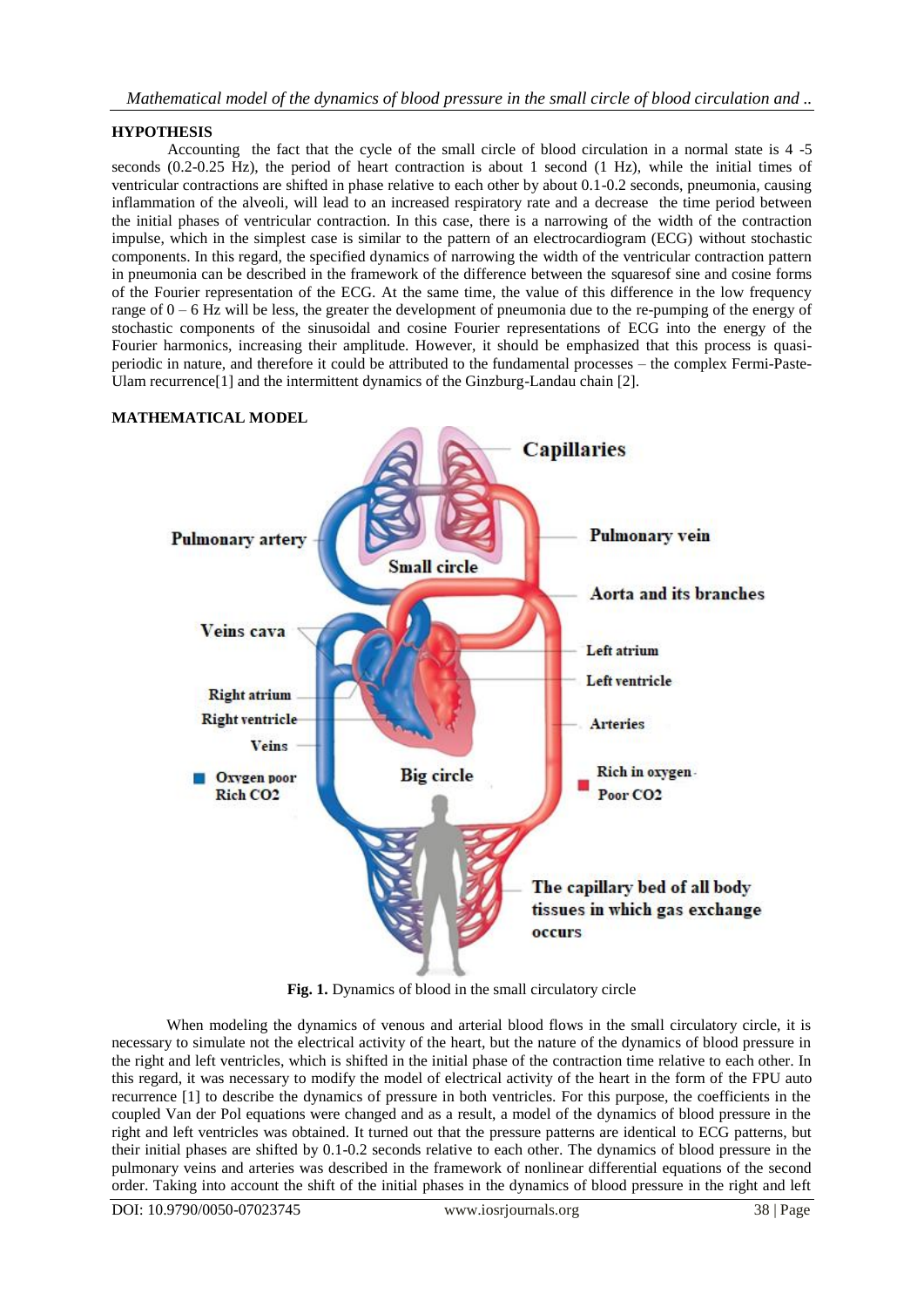ventricles, the multipliers for the conservative terms of differential equations describing the dynamics of blood pressure in the pulmonary veins and arteries were described as terms of expansion into odd and even series of sine and cosine functions. In the computer study of the model of blood dynamics in the small circle of blood circulation, various solutions were obtained, depending on the value of the coefficients of expansion into even and odd series. At the same time, the mixing of the terms of even and odd series and the value of their coefficients in the equations was identified with the development of model pneumonia. The mathematical model looks like this:

$$
\frac{d^2P_1}{dt^2} - a_1(1 - Y_1)\frac{dP_1}{dt} + \omega_1^2(1 + \alpha_1 P_2)P_1 = c_1\frac{d^2P_2}{dt^2} + d_1F_1 + d_2F_2
$$
\n
$$
b_1Y_1 + T_1\frac{dY_1}{dt} = P_1^2
$$
\n
$$
\frac{d^2m_1}{dt^2} + \frac{dm_1}{dt} + \omega^2(1 + e_1m_1^2 + e_2m_1^4 + e_3m_1^6)m_1 = k_1P_2 + k_2Y_2
$$
\n(1)

$$
\frac{d^2P_2}{dt^2} - a_2(1 - Y_2)\frac{dP_2}{dt} + \omega_2^2(1 + \alpha_2 P_1)P_2 = c_2\frac{d^2P_1}{dt^2} + d_1F_1 + d_2F_2
$$
  
\n
$$
b_2Y_2 + T_2\frac{dY_2}{dt} = P_2^2
$$
  
\n
$$
\frac{d^2m_2}{dt^2} + \frac{dm_2}{dt} + \omega^2(j_1m_2 + j_2m_2^3 + j_3m_2^5 + j_4m_2^7)m_2 = k_4m_1
$$

Where is  $P_1$  - a value proportional to the pressure of the blood in the left ventricle,  $P_2$  - is a value proportional to the pressure of the blood in the right ventricle,  $m_1$ - is a value proportional to the pressure of the blood in the artery emanating from the left atrium into the lungs,  $m<sub>2</sub>$  - is a value proportional to the pressure of the blood in the artery coming into the right atrium from the lungs,  $Y_1$  -is a value proportional to the time delay in the propagation of blood flow between the left atrium and the left ventricle.,  $Y_2$  - is a value proportional to the time delay in the propagation of blood flow between the right atrium and the right ventricle,  $b_1$  - is a value proportional to the area of lateral surface of the artery emanating from the left atrium into the lungs,  $b_2$  - is a value proportional to the area of lateral surface of the artery coming from the lungs to the right atrium  $T_1$ - is a value proportional to the time of contraction of the left ventricle,  $T_2$ - is a value proportional to the time of contraction of the right ventricle,  $\omega$ -breathing frequency,  $\omega_1$ ,  $\omega_2$  heart contraction frequency,  $F_1$ - function of the impact of random variations of the heart rate dynamics,  $F_2$  - function of the impact of thermal fluctuations on the dynamics of the blood,  $a_1$ ,  $a_2$ ,  $e_1$ ,  $e_2$ ,  $e_3$ ,  $a_1$ ,  $a_2$ ,  $c_1$ ,  $c_2$ ,  $d_1$ ,  $d_2$ ,  $j_1$ ,  $j_2$ ,  $j_3$ ,  $j_4$ ,  $j_5$ constants.

This mathematical model (1) was numerically studied in order to model the occurrence of abnormal conditions in the lungs, in particular, pneumonia. In the course of the study it was found that the value of the difference between the squares of the sine and cosine components of the Fourier harmonics amplitudes of the ECG representations, which have a pattern similar to the solutions of the coupled Van der Pol equations describing the dynamics of blood pressure in the left and right ventricles of the heart, may reflect the degree of development of the model pneumonia. In particular, during the study of the proposed model it was shown, that the current model of pneumonia is characterized by a quasi-periodic re-pumping of the energy of the stochastic components of the Fourier harmonics amplitudes of the Fourier representation of the ECG into the energy of its Fourier harmonics amplitudes without stochastic components. And that led to increasing of the harmonics amplitudes.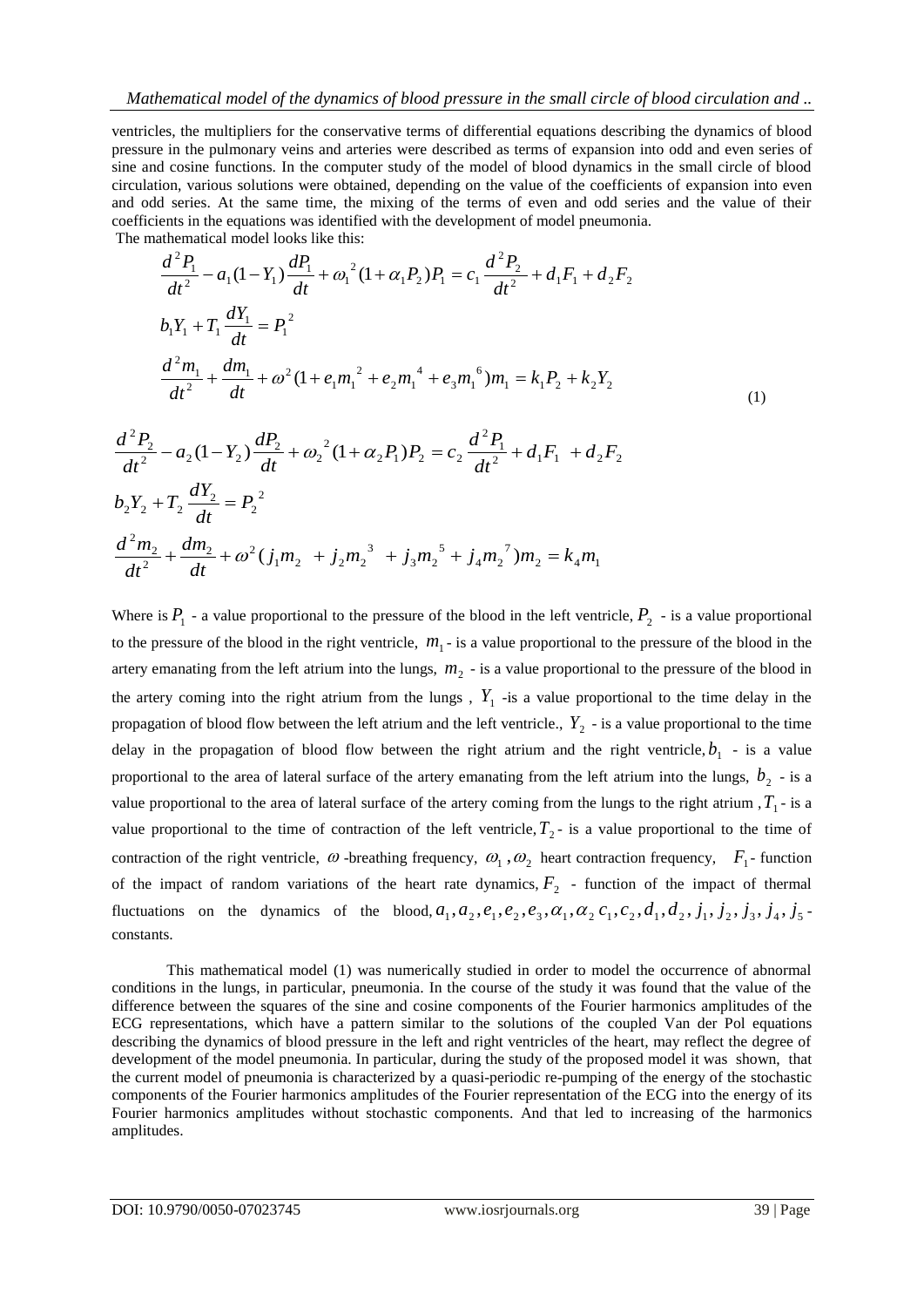

**Fig. 2.** Form of dynamics of blood pressure in the left ventricle at the model norm. Vert. axis is the amplitude. Horiz. axis-is the frequency. Conditional units.



**Fig. 3.** Form of blood pressure dynamics in the right ventricle at the model norm. Vert. axis is the amplitude. Horiz. axis- is the frequency. Conditional units.

At the first stage of the numerical study of the model, thevariations in the phase relations between solutions of coupled Van der Pol equations describing the form of blood pressure dynamics in the left and right ventricles were studied. It was found that in a normally functioning heart and lungs, the initial phase ratios of the initial times of ventricular contractions in the model vary from a quarter to one-eighth of the period (2Pi) (Fig. 2, Fig. 3).Together with this, it was found that the value of the difference between the squares of the sine and cosine components of the Fourier amplitudes of ECG representations, which have a pattern close to the solutions of the coupled Van der Pol equations describing the dynamics of blood pressure in the left and right ventricles of the heart, changes quasi-periodically, reducing and increasing the share of energy of the stochastic component of the Fourier representation of the ECG. This dynamic is typical for the complex FPU recurrence, as well as for the intermittent dynamics of the Ginzburg-Landau chain. In this connection, we can roughly distinguish three types of differences in the squares of the sine and cosine components of the Fourier amplitudes of ECG representations, reflecting the complex return of the FPU. Figs. 4,5,6 show different energy shares of the stochastic component at the model norm.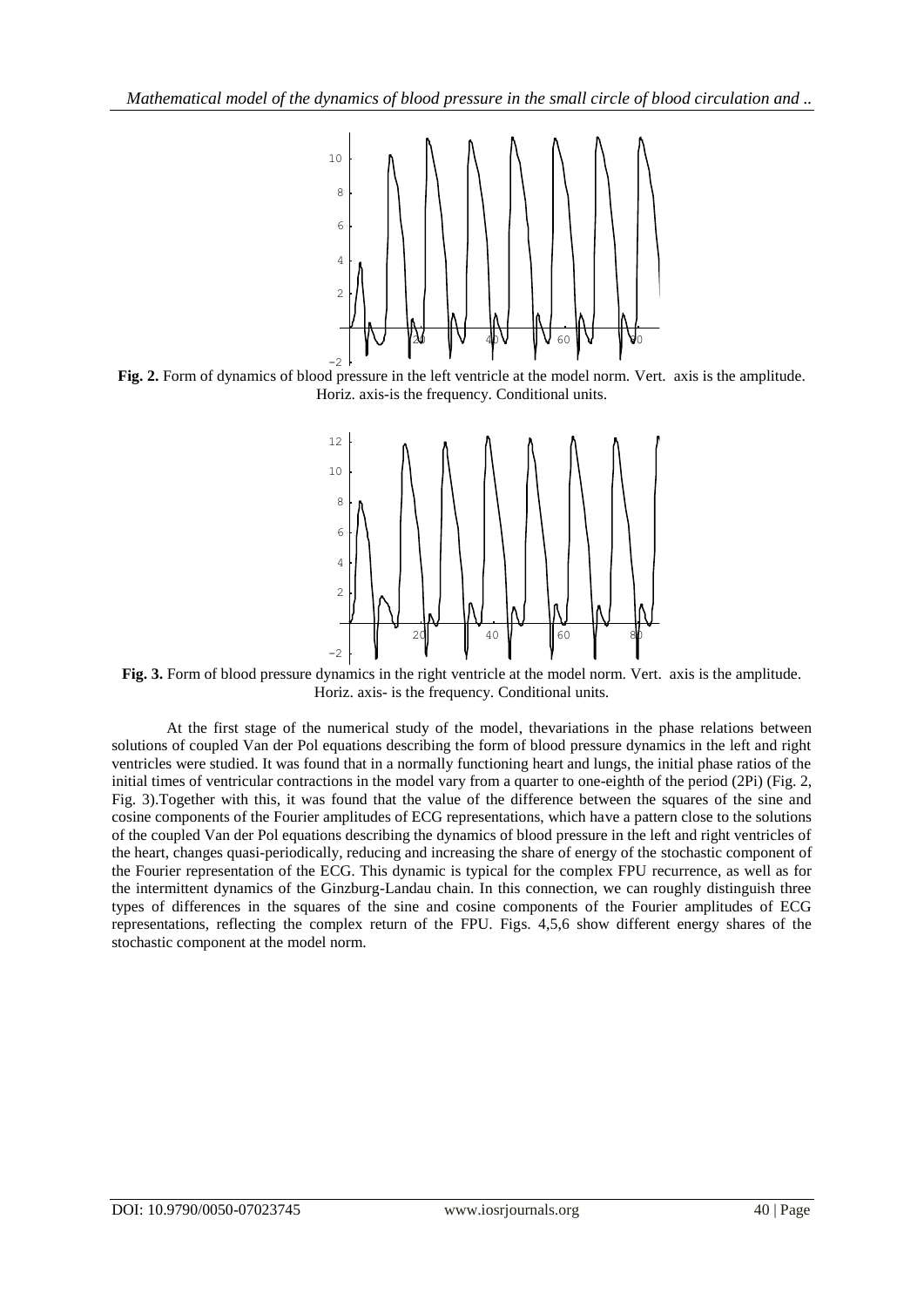

**Fig. 4.** Differences in the squares of the sine and cosine components of the Fourier harmonicsamplitudes of ECG representations that have the maximum value of stochastic componentenergy at the model norm. Vert. axis is the amplitude. Horiz. axis-is the frequency. Conditional units.



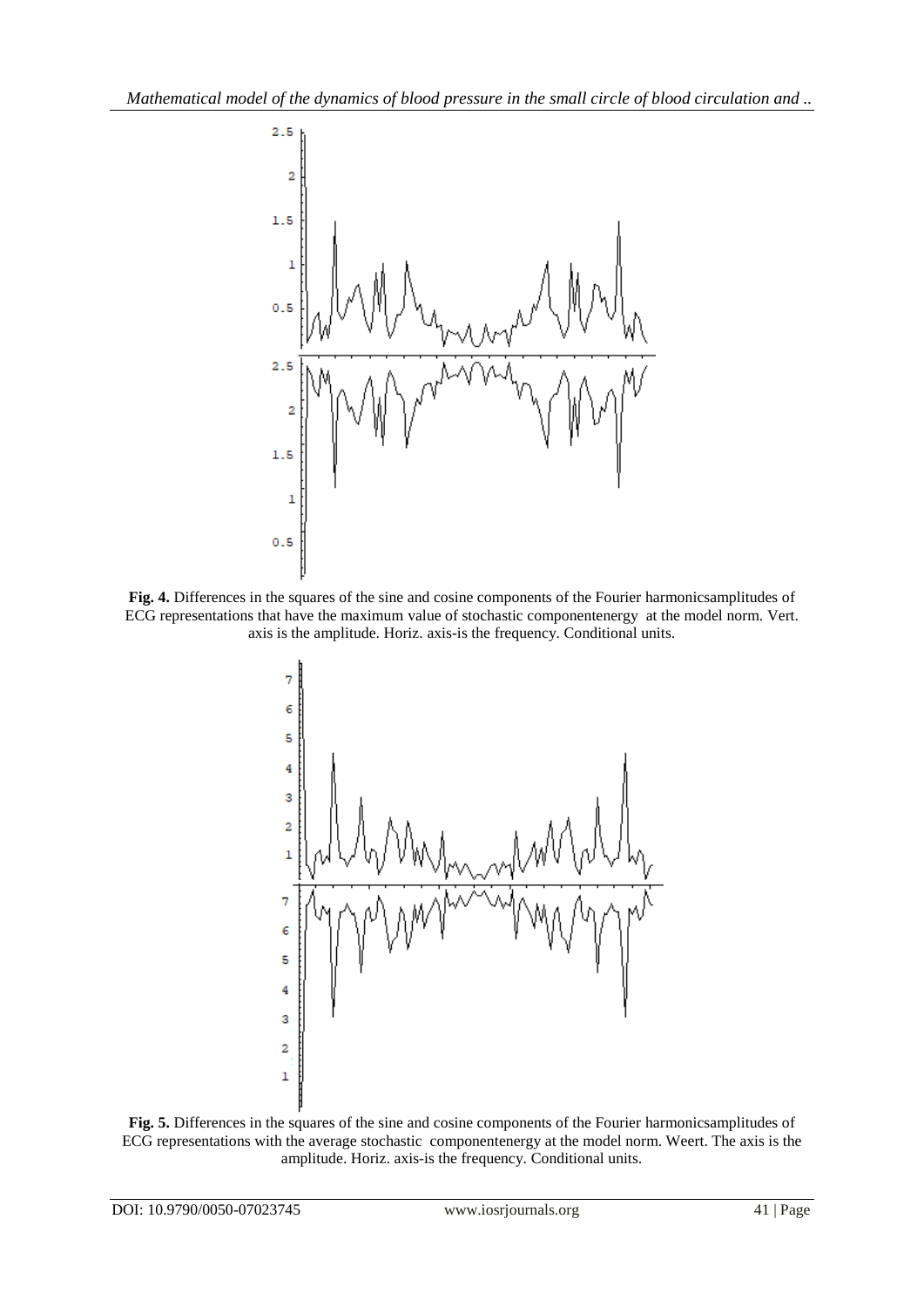

**Fig. 6.** Differences in the squares of the sine and cosine components of the Fourier harmonics amplitudes of ECG representations that have a minimal stochastic component energy at the model norm. Vert. axis is the amplitude. Horiz. axis-is the frequency. Conditional units.



**Fig. 7.** Form of dynamics of blood pressure in the left ventricle in model pneumonia. Vert. axis is the amplitude. Horiz. axis-is the frequency. Conditional units.



**Fig. 8.** Form of blood pressure dynamics in the right ventricle in model pneumonia. Vert. The axis is the amplitude. Horiz. axis-is the frequency. Conditional units.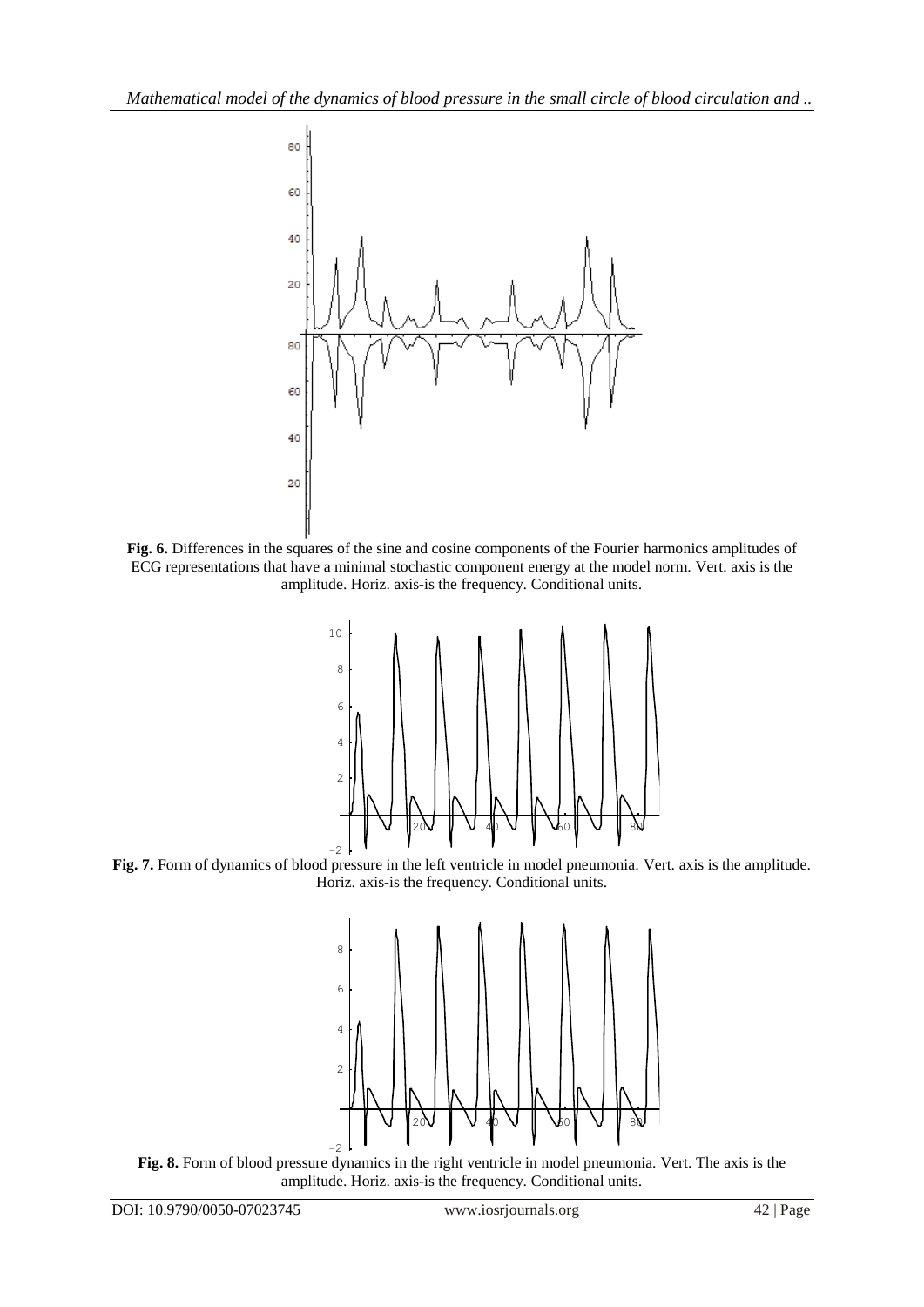At the second stage of the numerical study of the model, the variations in the phase relations between solutions of the coupled Van der Pol equations describing the form of blood pressure dynamics in the left and right ventricles in the case of model pneumonia were studied. Model pneumonia was created in the model by adding high-degree even variables to equations with odd polynomials and vice versa. It was found that in model pneumonia, the phase ratios within the model vary from a quarter to zero (Fig. 7, Fig. 8).Furthermore, it was found that the value of the difference between the squares of the sine and cosine components of the Fourier amplitudes of ECG representations, which have a pattern close to the solutions of the coupled Van der Pol equations describing the dynamics of blood pressure in the left and right ventricles of the heart, changes quasiperiodically, reducing and increasing the energy of the Fourier harmonics amplitudes of the ECG representation. However, in contrast to the model of a healthy heart and lungs, the share of the stochastic component energy in the differences was much smaller. This dynamic is typical for the complex FPU recurrence, as well as for the intermittent dynamics of the Ginzburg-Landau chain. In this connection, we can roughly distinguish three types of differences in the squares of the sine and cosine components of the Fourier amplitudes of ECG representations, reflecting the complex FPU recurrence. In Fig. 9,10,11. various energies of amplitudes of differences in model pneumonia are shown.



**Fig. 9.** Differences in the squares of the sine and cosine components of the Fourier harmonics amplitudes of ECG representations, which have different energies of the difference amplitudes and a small proportion of stochastic components energy in model pneumonia. Vert. axis is the amplitude. Horiz. axis-is the frequency. Conditional units.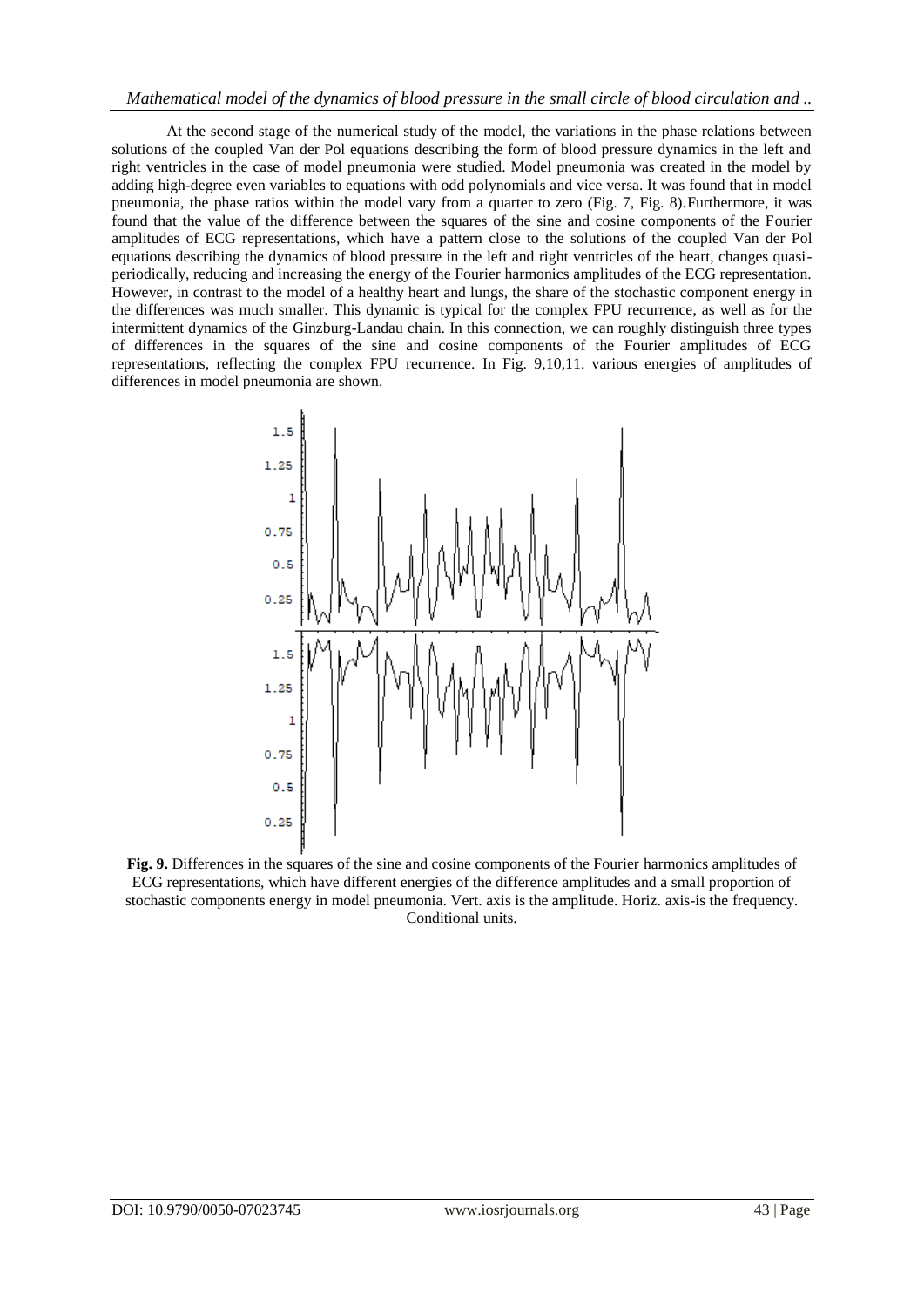

**Fig. 10.**Differences in the squares of the sine and cosine components of the Fourier harmonics amplitudes of ECG representations that have significant energies of the difference amplitudes and a minimal share of stochastic componentsenergy in model pneumonia. Vert. axis is the amplitude. Horiz. axis-is the frequency. Conditional units.



**Fig. 11.**Differences in the squares of the sine and cosine components of the Fourier harmonics amplitudes of ECG representations that have different maximum energies of the difference amplitudes and the practical absence of stochastic components energy in model pneumonia. Vert. axis is the amplitude. Horiz. axis-is the frequency. Conditional units.